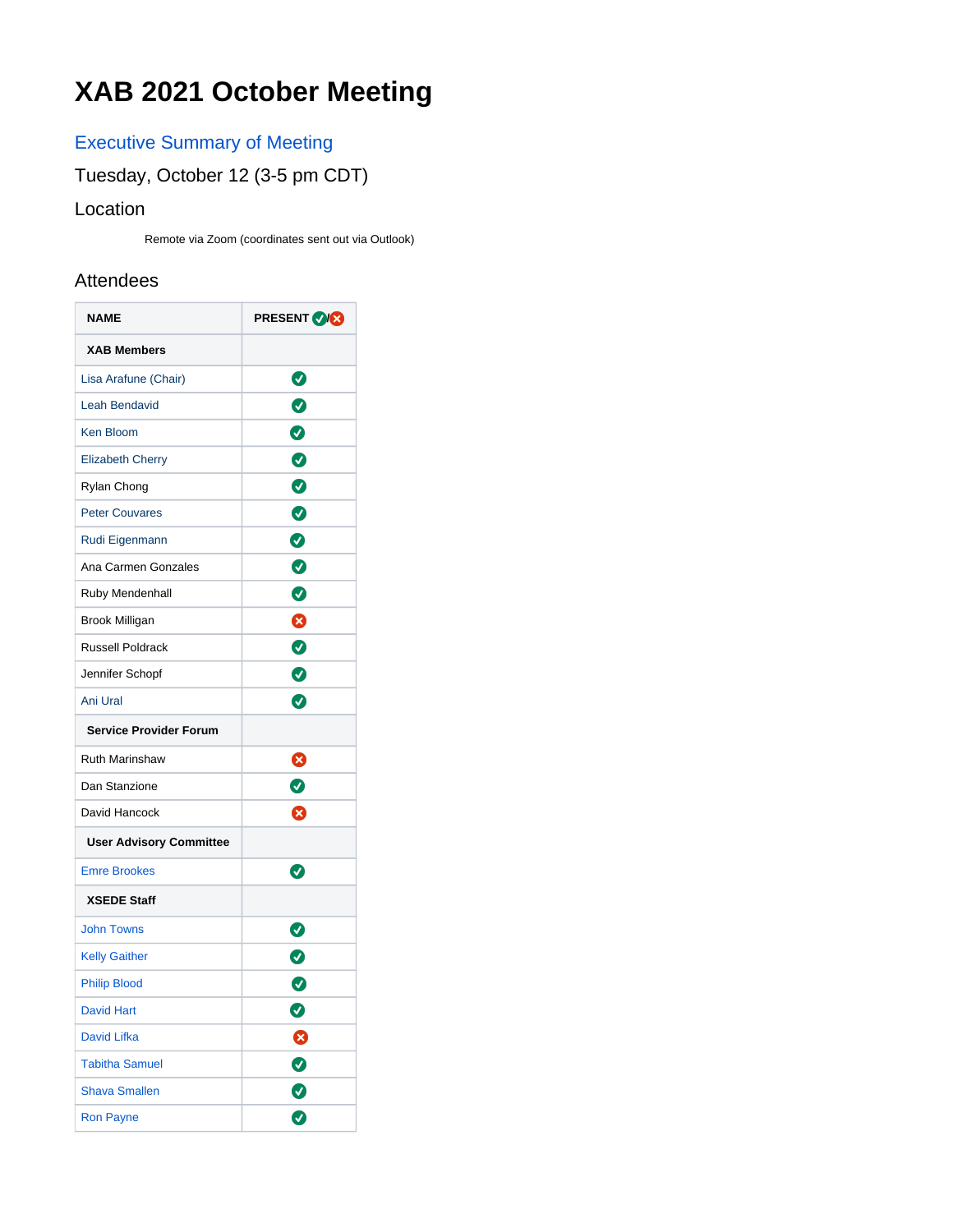| <b>Gregory Peterson</b> | ✔             |
|-------------------------|---------------|
| <b>Robert Sinkovits</b> | $\bm{C}$      |
| Lizanne DeStefano       | $\bm{C}$      |
| <b>Leslie Froeschl</b>  | Ø             |
| Linda Akli              | $\bm{C}$      |
| <b>Tim Boerner</b>      | $\bm{\sigma}$ |
| <b>Victor Hazlewood</b> | $\bm{U}$      |
| Sergiu Sanielevici      | $\bm{v}$      |
| <b>Julie Wernert</b>    |               |

#### **Draft Agenda**

#### **Tuesday, October 12**

| <b>Time</b><br>(CDT) | <b>Duration</b> | Topic (w/links to presentation materials)                                                                                                                                                                                                                                                                                                                                                                                                                                                                                                                                                                                                                                                                                                                                                                                                                                                                                                                                                                                                                                                                                                                                                                                                                                                                                                                                                                                                                                                                                                                                                                                                                                                                                                                                                                                                                                            |
|----------------------|-----------------|--------------------------------------------------------------------------------------------------------------------------------------------------------------------------------------------------------------------------------------------------------------------------------------------------------------------------------------------------------------------------------------------------------------------------------------------------------------------------------------------------------------------------------------------------------------------------------------------------------------------------------------------------------------------------------------------------------------------------------------------------------------------------------------------------------------------------------------------------------------------------------------------------------------------------------------------------------------------------------------------------------------------------------------------------------------------------------------------------------------------------------------------------------------------------------------------------------------------------------------------------------------------------------------------------------------------------------------------------------------------------------------------------------------------------------------------------------------------------------------------------------------------------------------------------------------------------------------------------------------------------------------------------------------------------------------------------------------------------------------------------------------------------------------------------------------------------------------------------------------------------------------|
| 3:00                 | 5 mins          | Welcome                                                                                                                                                                                                                                                                                                                                                                                                                                                                                                                                                                                                                                                                                                                                                                                                                                                                                                                                                                                                                                                                                                                                                                                                                                                                                                                                                                                                                                                                                                                                                                                                                                                                                                                                                                                                                                                                              |
|                      |                 | Approval of July XAB meeting summary                                                                                                                                                                                                                                                                                                                                                                                                                                                                                                                                                                                                                                                                                                                                                                                                                                                                                                                                                                                                                                                                                                                                                                                                                                                                                                                                                                                                                                                                                                                                                                                                                                                                                                                                                                                                                                                 |
|                      |                 | Move to approve (Emre, Ruby). Approved                                                                                                                                                                                                                                                                                                                                                                                                                                                                                                                                                                                                                                                                                                                                                                                                                                                                                                                                                                                                                                                                                                                                                                                                                                                                                                                                                                                                                                                                                                                                                                                                                                                                                                                                                                                                                                               |
| 3:05                 | 35 mins         | <b>XSEDE User Survey Results</b>                                                                                                                                                                                                                                                                                                                                                                                                                                                                                                                                                                                                                                                                                                                                                                                                                                                                                                                                                                                                                                                                                                                                                                                                                                                                                                                                                                                                                                                                                                                                                                                                                                                                                                                                                                                                                                                     |
|                      |                 | Access slide deck for the User Survey & Climate Study presentation here.<br>• Service Providers are surveyed as part of User Survey. Outward look to consumers of our services. Report card that looks<br>at awareness and satisfaction<br>• Hard to get a high response rate given that the survey is non-incentivized. 19% response rate is high.<br>• Onboarding of new faculty, students during pandemic was not as good, which could impact awareness.<br>• XSEDE has been consistent at getting high satisfaction and importance ratings. Indicates the project is mature & stable.<br>• Slide 10/User Comments: can staff ask to use the comments in some manner?<br>• Comments are anonymous. We can use the comments but not attribute to an individual.<br>• 5,000 users are specifically XSEDE users. Would be interesting to see how the general HPC community would answer<br>these questions.<br>• 70-80 questions, so a participant is typically invested.                                                                                                                                                                                                                                                                                                                                                                                                                                                                                                                                                                                                                                                                                                                                                                                                                                                                                                            |
| 3:40                 | 35 mins         | <b>XSEDE Staff Climate Study Results</b><br>• Internal look to staff to learn how to make XSEDE more effective.<br>Sent to everyone budgeted to work on XSEDE. Most do not work full time.<br>$\bullet$<br>• Written comments provide great insights to where people are at. Keep in mind comments convey how one person feels<br>about something. While problems may be isolated, they are still important to address and resolve.<br>• Gold mine of information that's been captured. Lizanne & team do a great job of distilling the info to make it easier for<br>leaders to use the info. Leadership uses the info to improve the project.<br>• Any plans to have a gathering at SC?<br>• Uncertain about who will be there. Doing a hybrid event is difficult. Hoping to have an in-person event at PEARC next<br>year<br>• Talking about doing a virtual gathering, but not in conjunction with SC.<br>Series about people's whose lives have changed because of XSEDE. Open to the community. Opportunity to thank<br>those who have worked on XSEDE and pushed science forward. What was their experience working with staff.<br>Opportunity for closure & appreciation as we go into the transition to the next era.<br>• We do ECSS symposia that focus on work that people have been doing, challenges they face and how they<br>addressed it.<br>• Planning to suggest an alternate final report that is split into 2 parts<br>• Part 1: metrics etc.<br>• Part 2: analysis of longitudinal studies, ROI-what has impact been on community. Retrospective look at<br>how we have impacted community.<br>• Intend to get this worked out by January.<br>• Good to have XAB support. Like to run data collection up to the very end, so need a delayed report<br>submission date post-end of XSEDE.<br>• Hope to have mature draft of plan by next call for XAB feedback. |
| 4:15                 | 5 mins          | <b>Break</b>                                                                                                                                                                                                                                                                                                                                                                                                                                                                                                                                                                                                                                                                                                                                                                                                                                                                                                                                                                                                                                                                                                                                                                                                                                                                                                                                                                                                                                                                                                                                                                                                                                                                                                                                                                                                                                                                         |